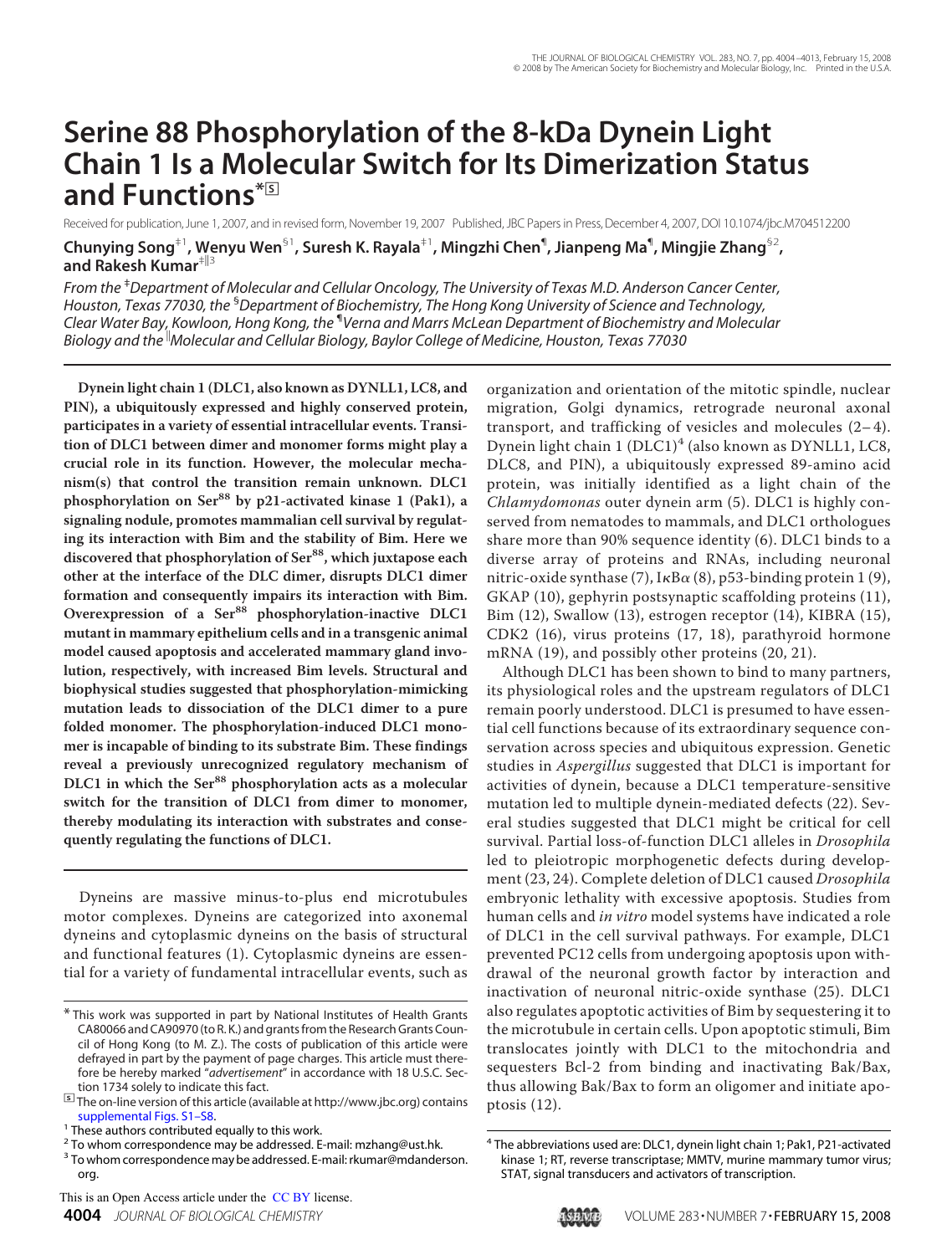Because of its protein structure and interaction with many apparently unrelated molecules, DLC1 has been thought to function as an adapter that links cargo proteins to the dynein motor (26). However, it may also function independently of dynein, as most of the DLC1 in the brain lysate does not bind to dynein (27). In addition to its potential role as a cargo adaptor of dynein, DLC1 was thought to have a role in promoting structure assembly and stabilization of complexes, such as IC74 and other dynein-unrelated complexes (28, 29). DLC1 binds to its target proteins by recognizing two different consensus peptide motifs: (K/R)XTQT and G(I/V)QVD (20, 30). X-ray diffraction and solution NMR structural studies have shown that DLC1 exists as a tight dimer consisting of two identical peptide-binding channels located at the opposite sides of the dimer interface (26, 31, 32). The structural properties of the DLC1 dimmer indicated that DLC1 might link dynein with target proteins to be transported by the motor. In addition, dimerization facilitates the interaction of DLC1 with its binding partners (26, 32). It has been shown that a change in pH drives the dimer-monomer transition due to protonation of His<sup>55</sup> buried in the dimer interface, and His<sup>55</sup> protonation occurs at pH 4.5 or below (33). It has been suggested that the dimmer to monomer transition might play a regulatory role in the function of DLC1 (33).

Phosphorylation is a key post-translational modification that regulates many aspects of the cellular signaling pathways. Previous studies showed that DLC1 is phosphorylated on Ser<sup>88</sup> by p21-activated kinase 1 (Pak1), a major signaling nodule in mammalian cells (34). DLC1 phosphorylation by Pak1 promotes the survival and anchorage-independent growth of breast cancer cells. Interestingly, DLC1-Ser<sup>88</sup> phosphorylation by Pak1 also regulates the interaction of DLC1 with Bim, and such events are accompanied by the release of Bim from the DLC1-Bim complex and degradation of Bim. Pak1 phosphorylation of DLC1 at Ser<sup>88</sup> also controls DLC1-trigged macropinocytosis (35). All these studies indicate that Ser<sup>88</sup> phosphorylation of DLC1 represents an important convergence point for upstream signals. In the present study, we explored the potential modulating effect of Ser<sup>88</sup> phosphorylation upon DLC1 and its effect on the function of DLC1.

#### **EXPERIMENTAL PROCEDURES**

Model Preparation—The initial coordinates were taken from the solution structure of DLC1 from the Brookhaven Protein Data bank (PDB code 1F3C). The wild-type models of various dimer combinations of DLC1 were generated by keeping the initial backbone coordinates of the point mutations, and the side chain coordinates were then generated using the CHARMM program. The missing hydrogen coordinates were built with the HBUILD algorithm. To get a suitable conformation of the modeled parts, we first put each protein model into the pre-generated octahedral water box; then, depending on the charging status, counterions were added to neutralize the system. After that, we performed a total of 700 steps of steepest descent energy minimization with PMEwald and periodical boundary conditions, gradually releasing the system every 100 steps by reducing the harmonic anchor from 100.0 to zero for proteins, modeled side chains, and the rest.

Graphic Illustration—After the minimizations, the models were in more suitable conformations. We used MOLSCRIPT to make cartoons for models and controls. The electrostatic surface of each model was prepared by GRASP.

Expression Vectors and Cloning—pcDNA3.1 vectors (Invitrogen) containing human DLC1, DLC1-S88A, or DLC1- S88E cDNA were previously reported (34). In the original cloning from the mammary gland cDNA library, the DLC1 cDNA contained the coding region as well as 48 base pairs of 5'-untranslated region; thus translation of this expression vector resulted in a protein with an apparent molecular mass of 16 kDa. However, this region had no effect on the functions and activities of DLC1. Subsequently generated DLC1-S88A or DLC1-S88E cDNA lacked this untranslated region, and each had an apparent molecular mass of 15 kDa. To demonstrate a lack of any effect of this 48-bp region in the original cloning, we generated a new T7-DLC1 construct with only DLC1 cDNA (T7-DLC1-new) and tested whether this construct behaved the same as T7-DLC1, using the immunoprecipitation assay. The result showed that T7-DLC1-new had the same ability to interact with endogenous DLC1, and this excluded the possibility of the interference of extra untranslated region in T7-DLC1 (supplementary Fig. S1).

Cell Culture and Plasmid Transfection—Transient transfections were performed using a FuGENE-6 kit (Roche Applies Science) in accordance with the manufacturer's instructions. HC11 mammary epithelial cells were grown in RPMI 1640 medium (Cell Signaling) containing 2 mM L-glutamine,  $1\times$ antibiotic/antimycotic solution, 5  $\mu$ g/ml bovine insulin (Sigma), 10 ng/ml mouse epidermal growth factor (Sigma), and 10% fetal bovine serum. HC11 cells stably expressing DLC1 were generated by transfecting pcDNA3.1, pcDNA-T7-DLC1, or pcDNA-T7-DLC1-S88A plasmids using electroporation. To obtain apoptotic cells, cells were allowed to attach for 24 h in medium without insulin or epidermal growth factor, reaching about 80% confluence. Then, the cells were cultured in serumfree medium without insulin and epidermal growth factor for the times indicated under "Results."

Pak1 Kinase Assay—For stimulation of Pak1 kinase activity by spingosine, 8 h after transfection with T7-DLC1 cDNA plasmids, the 293T cells were serum starved for 36 h and then treated with sphingosine (100  $\mu$ M) for 15 and 30 min. Part of the whole cellular lysate was used for the Pak1 kinase assay as described previously (34). We analyzed the reaction products by SDS-PAGE and autoradiography. The same blot was then used for examining the immunoprecipitation result byWestern blotting for Pak1.

Annexin V and TUNEL Assays—The Annexin V assay was conducted with an Annexin V-fluorescein 5-isothiocyanate apoptosis detection kit (Sigma). Cells were induced to undergo apoptosis by withdrawal of serum and other survival factors from the medium for 24 h, and the assay was then performed according to the manufacturer's instructions. The TUNEL assay was performed by using the fluorescein In Situ Cell Death Detection kit (Roche Diagnostics) according to the manufacturer's instructions. One thousand cells from five random fields per section were documented by photomicroscopy, and the TUNEL-positive epithelial cells were counted.

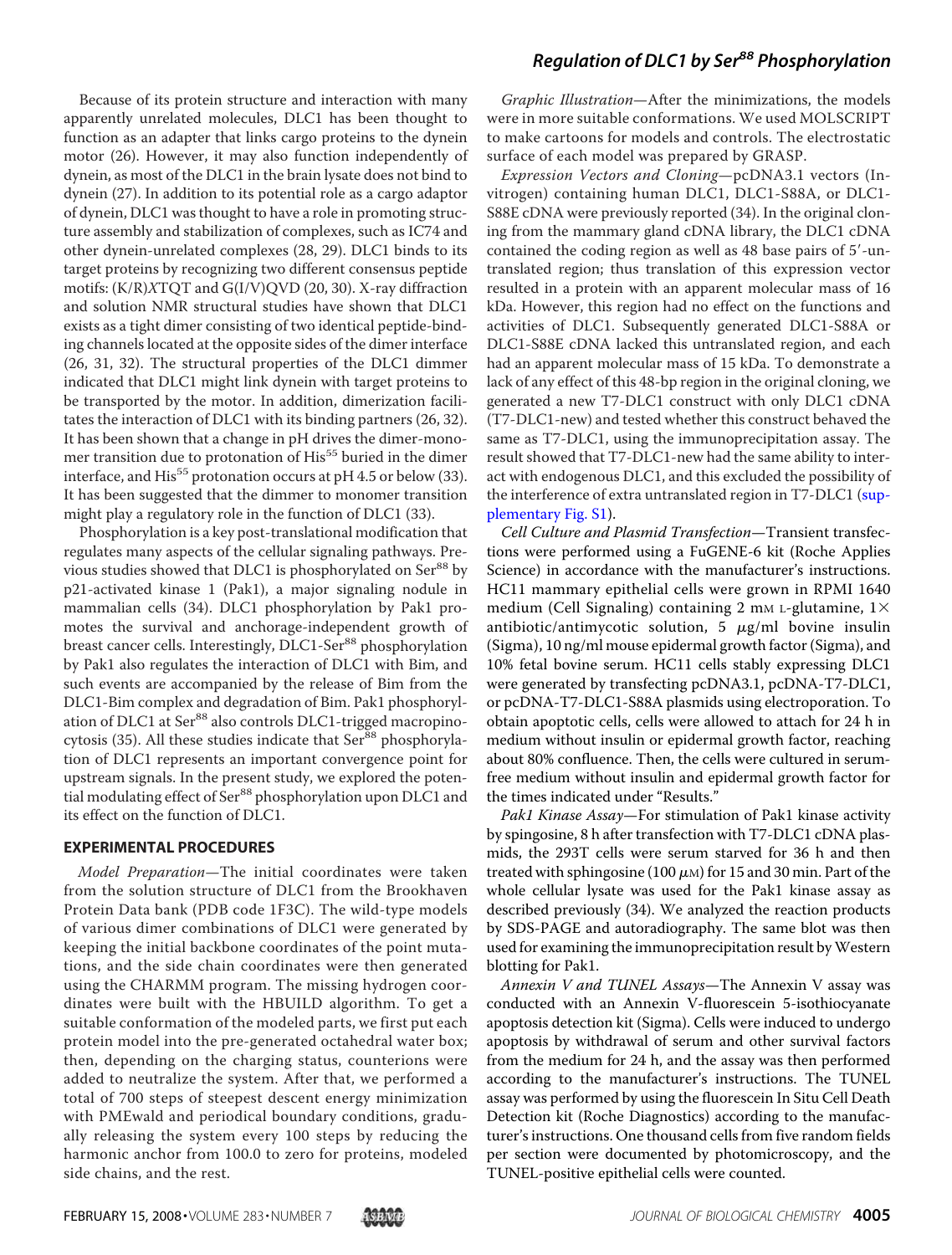Generation of MMTV-DLC1 and MMTV-DLC1-S88A Transgenic Mice and DNA Analysis—To express the transgenes in the mouse mammary glands, the cDNAs encoding human DLC1 and DLC1-S88A with the T7 tag were subcloned from the pcDNA3.1 vector into the MMTV-SV40-BssK vector using sites HindIII-XbaI (blunted) into HindIII-EcoRI (blunted). The transgenes were excised from plasmid DNA by restriction enzymes SalI and SpeI, and the resulting linear fragments contained promoter sequences, DLC1 or DLC1-S88A coding regions, and 3'-untranslated regions and SV40 polyadenylation signals. The linear DNA fragments were microinjected into the pronuclei of the B6D2F1/J hybrid mouse eggs. Genotyping was performed by using the polymerase chain reaction assay. The primers used were forward primer to the T7-epitope encoding region (5-CAGCAAATGGGTCGG-GATC) and reverse primer (5'-CTACCGAAGTTCCTC-CCCAC) corresponding to DLC1 cDNA. Genotyping was confirmed by Southern blot analysis of mouse tail genomic DNA digested with HindIII and SpeI restriction enzymes. The probe used was full-length DLC1 cDNA, which was digested out from a plasmid named RFP-PINS88A containing cDNA of DLC1 (previously generated in the laboratory) by restriction enzyme EcoRI plus XhoI.

Mouse Husbandry and Analysis Strategies—The mice were maintained on a mixed C57/BL6:DBA background. For analysis of the mouse mammary gland development, mammary tissues from involution days 1 to 5 (first pregnancy with forced involution after day 10 of lactation) were analyzed. Age-matched wild-type mice served as controls in these studies.

RT-PCR Analysis—The RNAs were treated with DNase I to eliminate potential DNA contamination using the DNA-free kit (Ambion) according to the manufacturer's instructions. RT-PCR was performed using the Access Quick RT-PCR system (Promega). Primers for DLC1 and DLC1-S88A were the same as for PCR of DNA. Mouse glyceraldehyde-3-phosphate dehydrogenase was used as internal control with primers forward, 5-CCATCTTCCAGGAGCGAGATC, and reverse, 5-CGT-TCAGCTCAGGGATGACC. Primers for mouse Bim total were forward, 5'-CTGTTGGATCCACCATGGCCAAGCAA-CCT, and reverse, 5'-TGCATGTGCGGCCGCTCAATGCC-TTCTC. Mouse  $\beta$ -actin primers were forward 5'-TTTGATG-TCACGCACGATTTCC, and reverse, 5'-TCTACGAGG-GCTATGCTCTCC.

Immunoblot and Immunoprecipitation Analysis—About 50  $\mu$ g of total protein extract from cultured cells or mammary glands was used in the immunoblot assays. The lysates to immunoprecipitate T7-tagged proteins were immunoprecipitated for 2 h at  $4^{\circ}$ C using 50  $\mu$ l of T7-agarose beads per milligram of protein. The antibodies used and the dilutions were as follows: mouse T7 tag (1:5000, Novagen), rabbit polyclonal BCL-X(L) (1:1000; Santa Cruz Biotechnology), rabbit polyclonal Bim (1:500; Stressgen), rabbit polyclonal Stat3 serine 705 phosphorylation (1:1000; Cell Signaling), mouse monoclonal total Stat3 (1:500; Cell Signaling), and mouse monoclonal  $\beta$ -actin (1:1000; Sigma).

Immunohistochemical Analysis—The sections were incubated with polyclonal rat Bim antibody (1:50; Chemicon) at 4 °C overnight and horseradish peroxidase-conjugated anti-rat sec-



ImageQuant software.pcDNA FIGURE 1. **DLC1-Ser<sup>88</sup> phosphorylation mutants modulate its interaction with endogenous DLC1 and dimerization.***A*, total cellular lysates from 293T cells transfected with pcDNA, T7-tagged DLC1, S88A, and S88E were immunoprecipitated (*IP*) with T7 antibody, followed by Western blot analysis for DLC1 and Bim. The DLC1 antibody was able to detect both T7-tagged and endogenous DLC1. Direct lysate lanes are shown in the *lower panels*. *B*, effect of sphingosine signaling on T7-DLC1 interaction with endogenous DLC1 and Bim. After 8 h of transfection, the 293T cells were serum starved for 36 h and then treated with sphingosine (100  $\mu$ M) for 15 and 30 min. The whole cellular lysates were used for the immunoprecipitation assay as in *A*. The *arrow* points to a longer exposure for the Bim-L protein band. *C*, 293T cells transfected with pcDNA, T7-tagged DLC1, S88A, and S88E were chemically cross-linked with disuccinimidyl suberate (3  $\mu$ M), followed by Western blot analysis with T7 antibody. The results shown are representative of three separate experiments.

ondary antibody (1:200). Immunostained sections were lightly counterstained in hematoxylin with submerging into hematoxylin. Immunostaining for T7 was performed as reported previously (34).

Statistical Analysis and Quantification—Results are expressed as mean  $\pm$  S.E. Statistical analysis of the data were performed using Student's  $t$  test. Blots were quantified with

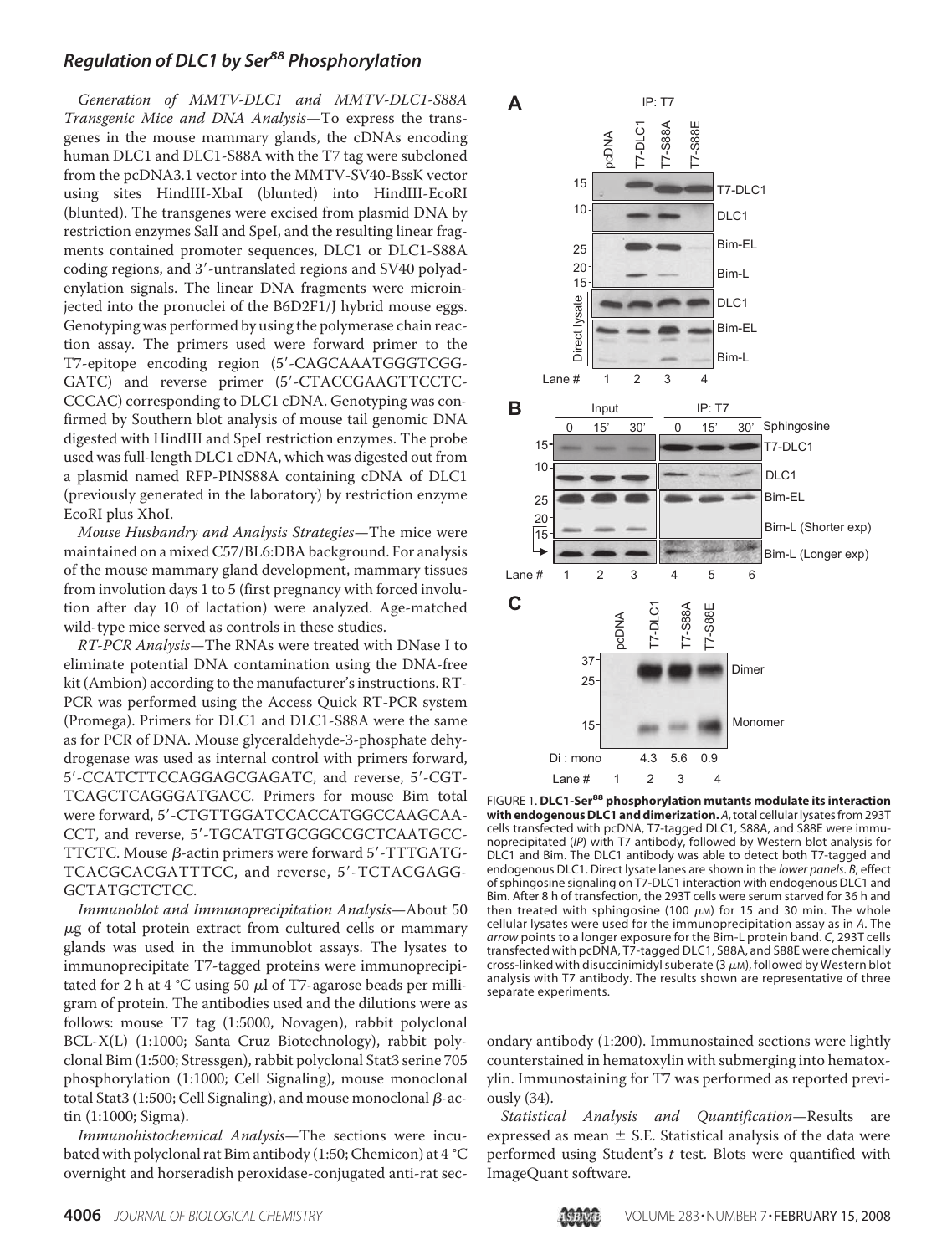

FIGURE 2. **DLC1-S88A promotes apoptosis and increases Bim protein level.** *A*, RT-PCR analysis showing expression of T7-tagged DLC1 and DLC1-S88A in HC11 clones. RT-PCR amplified exogenous DLC1 or DLC1- S88A only, not the endogenous DLC1. *B*, the clones were pooled together and expression of the transfected plasmids was analyzed by Western blotting with T7 antibody.  $\beta$ -Actin was used as an internal control. *C*, Annexin V staining assay of HC11/pcDNA, HC11/T7-DLC1, and HC11/T7-S88A cells growing in medium without survival factors for 24 h. *D*, Western blot analysis of Bim protein level of HC11/pcDNA, HC11/T7-DLC1, and HC11/T7-S88A cells growing in medium with or without survival factors. All these experiments were performed three times. *GAPDH*, glyceraldehyde-3-phosphate dehydrogenase.

NMR Studies—Preparation of the wild-type DLC1 and its S88A and S88E mutants followed the procedure described in our earlier work  $(26)$ .  $^{1}H^{-15}N$  HSQC spectra of  $^{15}N$ -labeled DLC1 and its S88A and S88E mutants were acquired on a Varian Inova 750-MHz spectrometer equipped with a z-gradient shielded triple resonance probe. All NMR spectra were recorded at 30 °C, with a protein concentration of  $\sim$ 0.3 mm dissolved in 100 mM potassium phosphate buffer, pH 3.0 or 6.0.

Gel Filtration Chromatography—Analytical gel filtration chromatography was performed on an AKTA FPLC system using a Superose 12 10/30 column (Amersham Biosciences). Protein samples were dissolved in 20 mm Tris-HCl buffer, pH 7.5, containing 1 mm EDTA, 1 mm dithiothreitol, and 100 mm NaCl. The column was calibrated with the low molecular mass column calibration kit from Amersham Biosciences.

Fluorescence Assays—The 9-residue peptide (MSCDK-STQT) corresponding to Met<sup>48</sup> to Ser<sup>56</sup> of Bim was commercially synthesized (GenScript) and was  $>95%$  pure. The fluorescence polarization assays were performed on a PerkinElmer LS-55 fluorimeter equipped with an automated polarizer at 20 °C. The peptide was conjugated with fluorescein 5-isothiocyanate (Invitrogen) on its N-terminal amine. Fluorescence titration was performed with an increasing amount of unlabeled DLC1 proteins and a constant amount of fluorescein 5-isothiocyanate-labeled peptide  $(1 \mu)$  in 20 mm Tris-HCl buffer, pH 7.5, containing 1 mm EDTA, 1 mm dithiothreitol, and

100 mM NaCl. The titration curves were fitted with the MicroCal Origin software package.

### **RESULTS AND DISCUSSION**

DLC1-Ser<sup>88</sup> Phosphorylation Mutants Modulate Its Interaction with Endogenous DLC1 and Dimerization-Although a previous in vitro study (34) using recombinant proteins demonstrated that phosphorylated DLC1 or DLC1-S88E mutant (phosphorylation mimicking mutation) abolished the interaction of DLC1 with Bim, whereas there was no effect of the DLC1-S88A mutant (phosphorylation inactive mutation) on its in vitro binding to Bim, the nature of such interactions in a cellular in vivo setting remains to be verified. In addition, in vivo phosphorylation of DLC1 on Ser<sup>88</sup> has been shown to be accompanied by degradation of Bim (34). To gain a deeper understanding of the potential effect of DLC1-Ser<sup>88</sup> phosphorylation on the structure of DLC1, we first constructed the three-dimensional models in silico. Using the coordinates from the solution structure of the DLC1 dimer (PDB code 1F3C), we modeled the follow-

ing DLC1 dimers: DLC1 homodimer (supplementary Fig. S2A), DLC1 homodimer with phosphorylated Ser<sup>88</sup> (supplementary Fig. S2B), DLC1-S88E homodimer (supplementary Fig. S2C), DLC1-S88A homodimer (supplementary Fig. S2D), and DLC1 heterodimer with DLC1-S88A mutant (supplementary Fig. S2E). The calculations of electrostatic surface potential for each model showed that the introduction of phosphorylation or glutamic acid on Ser<sup>88</sup> dramatically intensified the negative electrostatic charges around the edge of the dimer interface; in contrast, a comparatively low surface negative charge was shown in dimers consisting of DLC1-S88A or DLC1/DLC1- S88A. Because Ser<sup>88</sup> from the two subunits juxtapose each other at the interface of the DLC dimer, the introduction of the negative charges in the proximity of Ser<sup>88</sup> is expected to reduce the stability of the DLC8 dimer.

To test the prediction that Ser<sup>88</sup> phosphorylation may impair the interaction between the two subunits in the DLC1 dimer, we examined the ability of transiently transfected T7-DLC1 or its S88A or S88E mutant to interact with the endogenous DLC1 or its substrate Bim in 293T cells. Immunoprecipitation of cell lysates with anti-T7-agarose beads revealed the inability of T7-DLC1-S88E to pull-down the endogenous DLC1 or Bim, compared with the efficient interactions of T7-DLC1 or T7-DLC1-S88A with DLC1 or Bim (Fig. 1A and supplementary Fig. S3). These results suggested that DLC1-Ser<sup>88</sup> phosphorylation mimicking active mutant inhibits its interaction with the

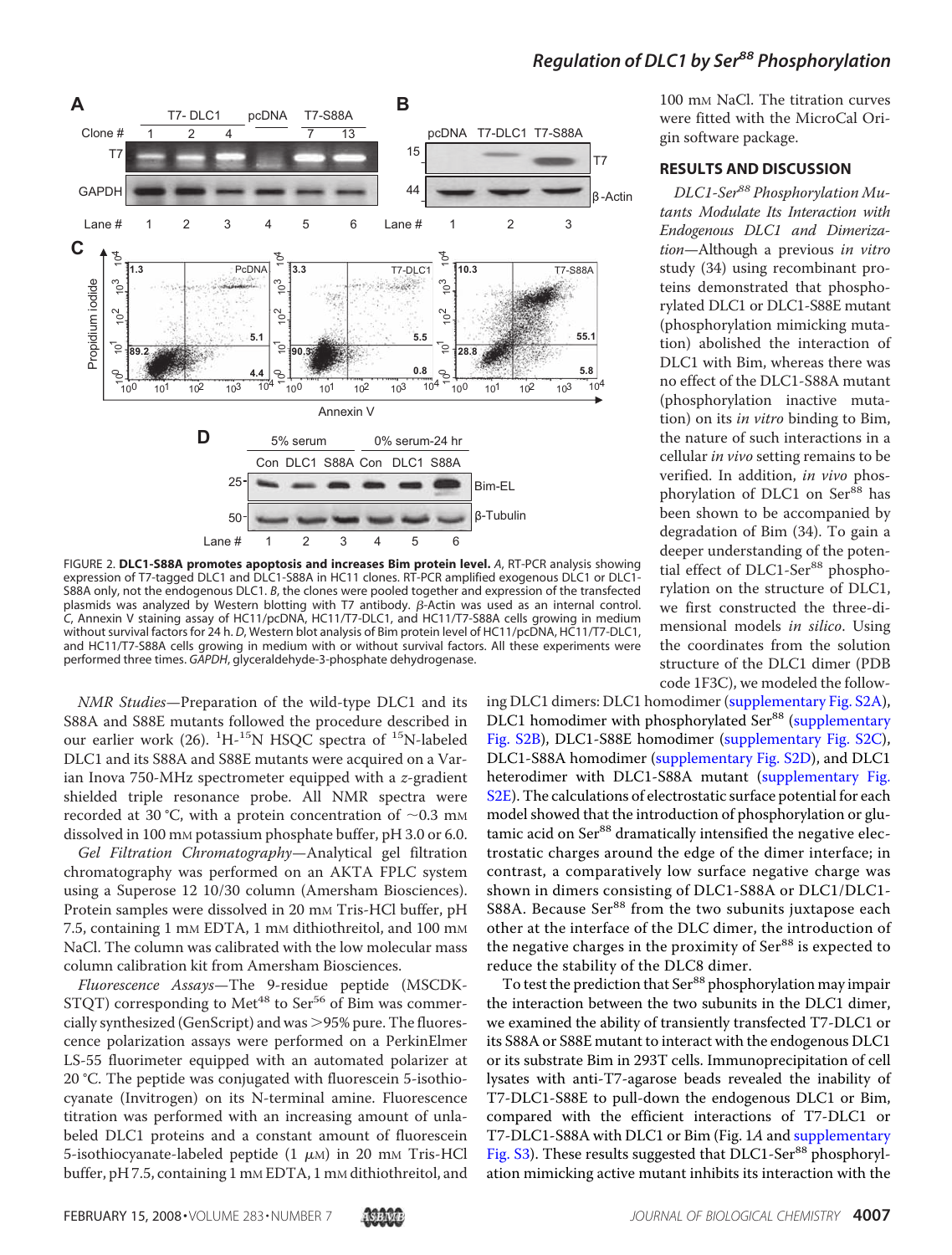

FIGURE 3. **Mammary glands from MMTV-S88A mice showing faster mammary involution.** *A*, Southern blot detection of the transgene in the mouse tail genomic DNA. About 10  $\mu$ g of DNA per mouse sample was digested with HindIII and SpeI restriction enzymes. About 10 ng of plasmid DNA creating the transgenic animals were digested together with genomic DNA for use as positive controls. *B*, transgene mRNA level expression in the mammary glands detected by reverse transcriptase-polymerase chain reaction. *C*, transgene protein expression in the mammary glands was detected by T7 immunoprecipitation (*IP*) followed by Western blotting of T7 antibody. Input lanes show actin as a loading control. *D*, MMTV-S88A mice showing faster mammary involution. The mammary involution was initiated by removing the pups on lactation day 10. Representative hemotoxylin and eosin staining of mammary glands from wild-type (*WT*), MMTV-DLC1, and MMTV-S88A mice during involution at days 2, 3, and 4 are shown. *Bars*, 200  $\mu$ m. *Arrows* show adipocytes. *E*, quantification of adipocyte content of WT, MMTV-DLC1, and MMTV-S88A mammary glands during involution from the indicated time points (three mice per time point). The values are expressed as the percentage of the area filled with adipocytes in five randomly selected fields in the mammary gland. The values of MMTV-DLC1 mouse or MMTV-S88A mouse mammary glands *versus* WT glands were analyzed by Student's *t* test (\*, *p* 0.05). Results shown are representative of three individual experiments. *GAPDH*, glyceraldehyde-3-phosphate dehydrogenase.

endogenous DLC1 as well as with Bim. To validate these results, we next examined the effect of DLC1-Ser<sup>88</sup> phosphorylation on its binding to DLC1 and Bim by a physiologic signal sphingosine, a known Pak1 activator (36). 293T cells transfected with T7-DLC1 were stimulated by sphingosine to activate Pak1, and cell lysates were immunoprecipitated with an anti-T7-monoclonal antibody and blotted with anti-DLC1 and Bim antibodies. Upon Pak1 activation by sphingosine (supplementary Fig. S4), there was a significant reduction in the ability of T7-DLC1 to interact with endogenous DLC1 or Bim-EL/Bim-L (Fig. 1B).

To demonstrate the existence of DLC1 dimer and examine the effect of Ser<sup>88</sup> phosphorylation on DLC1 dimerization,

293T cells transfected with T7- DLC1 or its Ser<sup>88</sup> phosphorylation mutants were chemically crosslinked with disuccinimidyl suberate, and the cell lysates were immunoblotted with anti-T7-monoclonal antibody. In addition to the monomer forms of T7-DLC1 proteins, which migrated with an apparent molecular mass of 15 kDa, the immunoblot analysis indicated the existence of a 30-kDa T7-DLC1 dimer as expected (Fig. 1C). The immunoblot analysis also showed a clear decrease of the T7-S88E dimer-to-monomer ratio (0.9-fold) compared with the dimer-to-monomer ratio (4.3-fold) of T7-DLC1 or T7-S88A (5.6-fold) (Fig. 1C). Taken together, these findings suggested that Ser<sup>88</sup> phosphorylation diminishes the ability of DLC1 to form a dimer.

DLC1-Ser<sup>88</sup> Phosphorylation-inactive Mutant Enhances Apoptosis in a Cellular Model—DLC1 has been shown to exert a survival function in Drosophila embryonic development (23, 24) and in human neuronal cells (25). Furthermore, DLC1 protein levels were down-regulated in HC11 mammary epithelium cells upon apoptosis (37), implying a putative role of DLC1 in supporting cell survival. To better understand the functional significance of Ser<sup>88</sup> phosphorylation on the function of DLC1, we examined the effect of the phosphorylation-inactive DLC1- S88A mutant on the survival of HC11 cells. We generated HC11 clones stably expressing T7-DLC1, DLC1-S88A, and control vector as assessed by RT-PCR (Fig. 2A) and Western blotting (Fig. 2B). To

examine the potential effect of DLC1-S88A on cell survival, HC11 clones were subjected to serum deprivation for 24 h, and the status of cellular apoptosis was assayed using the Annexin V staining assay. Under normal culturing conditions, no apoptotic cells could be detected in any of the clones. However, upon serum starvation, about 50% of the HC11/DLC1-S88A cells underwent apoptosis. In contrast, only 5% of the HC11/DLC1 cells or HC11/pcDNA cells underwent apoptosis (Fig. 2C). These observations indicated that inactivation of Ser<sup>88</sup> phosphorylation impairs the cell survival activity of DLC1 in the cultured cells.

DLC1-Ser<sup>88</sup> phosphorylation has been shown to be accompanied by the release of Bim from the DLC1-Bim complex,

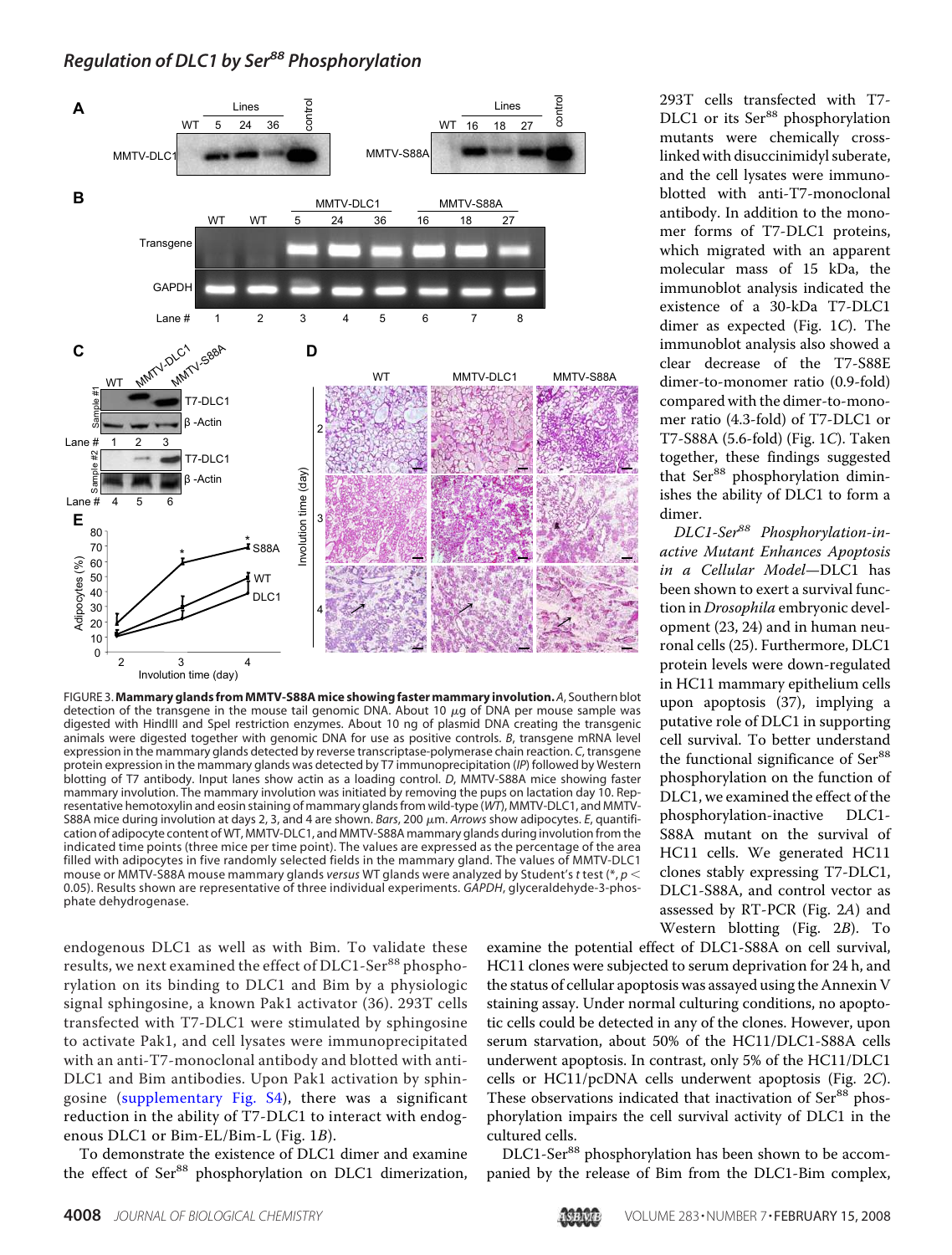

FIGURE 4. **Mammary glands from MMTV-S88A mice showing more apoptosis and increased Bim.** *A*, terminal deoxynucleotidyl transferase biotin-dUTP nick end labeling (TUNEL) staining of involution day 3 mammary glands from wild-type (WT), MMTV-DLC1, and MMTV-S88A mice. *Red*, 4',6-diamidino-2-phenylindole; *green*, fluorescein 5-isothiocyanate-labeled dUTP incorporated into fragmented DNA by transferase. Bars, 50  $\mu$ m. Quantification of apoptotic cells (three mice per time point): the numbers of TUNELpositive cells of 1000 cells from five randomly selected fields were used as apoptotic values. The values of MMTV-DLC1 mouse or MMTV-S88A mouse mammary glands *versus* WT glands were analyzed by Student's<br>*t* test (\*, *p <* 0.05). *B*, protein level of STAT3-Thr<sup>705</sup> phosphorylation, total STAT3, Bcl-xL, and actin of involution days 2 and 3 mammary glands from WT, MMTV-DLC1, and MMTV-S88A mice examined by Western blotting. *C*, immunohistochemical assay of Bim protein level in mammary glands at days 2 and 3 involution from WT, MMTV-DLC1, and MMTV-S88A mice. Bim-positive cells are in *brown*. *Bar graphs* show quantification of Bim-positive cells in a given field at involution day 3. *D*, Western blot assay of Bim protein level in mammary glands at day 3 involution from WT, MMTV-DLC1, and MMTV-S88A mice. Results shown

DLC1-Ser<sup>88</sup> Phosphorylation-in-

*Regulation of DLC1 by Ser<sup>88</sup> Phosphorylation*

active Mutant Mice Exhibit Accelerated Mammary Involution and an Increase of Apoptosis—To study the role of DLC1-Ser<sup>88</sup> phosphorylation in a more physiologic whole animal setting, we created transgenic mouse lines overexpressing T7- DLC1 or T7-DLC1-S88A in the mammary epithelium. Full-length tagged cDNAs of the wild-type or S88A mutant were placed under the MMTV promoter and microinjected into B6D2F1/J mouse embryos. Founders with integration of the transgene constructs into the genome were screened with PCR and confirmed by Southern blot analysis. A total of three lines of each transgenic mouse were established, with lines 5, 24, and 36 for MMTV-DLC1 mice and lines 16, 18, and 27 for MMTV-DLC1-S88A mice (Fig. 3A). These mouse lines expressed the transgenes at the RNA level (Fig. 3B). The protein level of the transgene was detected by immunoprecipitation using anti-T7 antibody followed by immunoblotting with a T7-monoclonal antibody (Fig. 3C). We proceeded to evaluate the effect of the DLC1- S88A mutant on the apoptosis during involution in DLC1-TG (lines 5 and 24) and DLC1- S88A-TG (lines 18 and 27) lines. The selection of lines was based on transgene expression.

We next studied the mammary gland involution in the MMTV-DLC1, MMTV-DLC1-S88A, and control mice by removing the pups

thereby promoting degradation of Bim and inhibition of apoptosis (34). It is predicted that stabilization of the DLC1 dimer by the S88A mutation would lead to stabilization of Bim. To test this hypothesis, we assayed the cellular Bim level in S88A cells. Although there was no difference at the RNA level (supplementary Fig. S5), Western blot analysis showed a clear increase of Bim protein in the HC11/DLC1-S88A cells after serum starvation compared with the level of the protein in the HC11/DLC1 or control cells (Fig. 2D and supplementary Fig. S6). Although the Bim antibody used here (Stressgen) is able to recognize all three Bim isoforms (EL, L, and S), we detected only the EL form in our experiments, probably due to no or very low levels of L and S isoforms in HC11 cells. These findings suggested that overexpression of a phosphorylation-inactive mutant of DLC1 promotes apoptosis due to an increase of the cellular Bim protein level.

after 10 days of lactation to initiate the process of involution. The number 4 inguinal mammary glands from involution time days 1 to 4 were dissected and analyzed by hemotoxylin and eosin staining. Until day 1 of involution, the mammary glands exhibited expanded alveoli that were surrounded with singlelayered epithelial cells. On involution day 2, alveoli of the mammary glands started to regress, and adipocyte cells began to repopulate. This process was more distinct in mammary glands from the MMTV-S88A mice (Fig. 3D). On involution day 3, the majority of lobuloalveolar structures collapsed and formed clusters of epithelial cords with small lumina. Ducts appeared and fat cells were obvious. Mammary glands from MMTV-DLC1 mice showed a phenotype similar to that of the wild-type mice, whereas mammary glands from MMTV-S88A mice had accelerated involution progression until day 4, with the regression of the epithelial component and re-emergence of adipo-

are representative of three individual experiments.

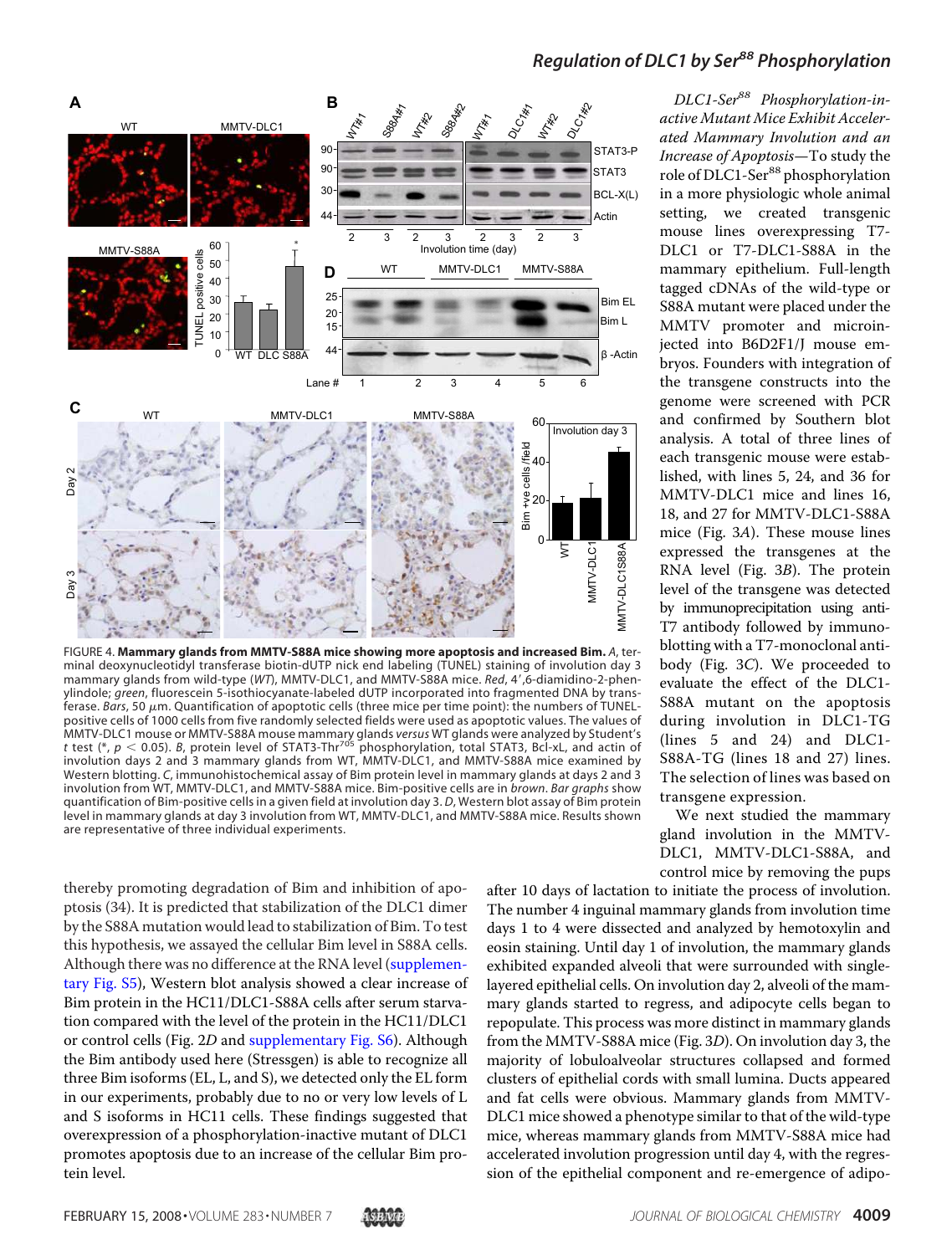

FIGURE 5. **Substitution of Ser<sup>88</sup> with Glu disrupts dimer formation of DLC1.** *A*, structure model of the S88E mutant of DLC8 using PDB code 1RHW. The structural model is built from the monomeric DLC1 structure determined at pH 3. The images were produced with PyMol (Delano Scientific LLC); residues His<sup>55</sup> and Ser<sup>88</sup>/ Glu<sup>88</sup> are shown in the explicit atomic model. *B*, the ribbon diagram showing the His<sup>55</sup>–Ser<sup>88</sup> hydrogen bond network in the DLC1 dimer (PDB code 1F3C) interface. *C*, analytical gel filtration analysis of the wild-type DLC1, and its S88A and S88E mutants. The elution volumes of molecular mass standards are indicated at the *top* of the panel.

cytes at a faster rate. The differences in the extent of the mammary involution index among the various lines were quantified using the adipocyte percentages (Fig. 3E). Mammary glands from the MMTV-DLC1 mice had a similar percentage of adipocytes as those from the wild-type mice at all the time points examined. However, there was a significant increase in the proportion of adipose tissue in glands from the MMTV-DLC1- S88A mice compared with wild-type mice on involution days 3 and 4. These findings indicated that overexpression of wildtype DLC1 had no effect on mammary gland involution. In contrast, overexpression of DLC1-S88A accelerated mammary involution.

Consistent with this notion, we found an increase in the TUNEL-positive apoptotic cells in the mammary glands from the MMTV-DLC1-S88A mice compared with TUNEL-positive cells from the glands of the control mice (Fig. 4A). These observations suggested that S88A might accelerate involution by promoting apoptosis. Accordingly, there was an increase in the levels of phosphorylated STAT3-Tyr<sup>705</sup>, a known involutionassociated marker, on involution days 2 and 3 in the mammary glands from the MMTV-DLC1-S88A mice compared with agematched control mice (Fig. 4B). Bcl-xL, an anti-apoptosis marker of mammary gland involution, was decreased in mammary glands from the MMTV-DLC1-S88A mice compared

inactive DLC1 (DLC1-S88A) caused apoptosis, probably due to increased levels of Bim. Structural Basis and Implication of Ser<sup>88</sup> Phosphorylation-

We next studied the structural consequence of Ser<sup>88</sup> phosphorylation on DLC1. DLC1 exists as a dimer at physiological pH and dissociates into a folded monomer at very low pH  $( $4.5$ )$ (38, 39). Ser $^{88}$  upon phosphorylation or substitution by glutamic acid is likely to be exposed in the non-steric hindrance area of the molecule. Interestingly, His<sup>55</sup>, a site known to undergo protonation, comes in parallel with that of  $Ser^{88}$  (Fig. 5A). Protonation of the buried  $His<sup>55</sup>$  is likely to be responsible for the pH-induced dimer-to-monomer transition of DLC1 (Ref. 39 and Fig.  $5B$ ). In the DLC1 dimer, His<sup>55</sup> from each monomer stacks against each other, and both His residues are completely buried in the dimer interface (Fig. 5B). However, the S88E mutant of DLC1 is deficient in binding to endogenous DLC1 under physiological pH (Fig. 1). A close-up view of the DLC1 dimer interface shows that the side chain of Ser<sup>88</sup> is also buried. The hydroxyl group of each Ser<sup>88</sup> has the potential to form hydrogen bonds with the imidazole rings of both His residues (His<sup>55</sup> and His<sup>55</sup>'). Thus, the resulting interaction between the two pairs of His<sup>55</sup>/Ser<sup>88</sup> in the hydrophobic dimer interface should play critical roles in the stability of the DLC1 dimer. Additionally, the distance between the two hydroxyl

with age-matched control mice (Fig. 4B). There was no difference in the levels of the above markers between the MMTV-DLC1 and control nontransgenic mice (Fig. 4B).

We next tested the status of Bim in the mammary glands from agematched non-transgenic, MMTV-DLC1, and MMTV-S88A mice using immunostaining and immunoblot assays. On day 2 involution, mammary glands from the nontransgenic and MMTV-DLC1 mice had barely detectable Bim, the MMTV-DLC1-S88A mammary glands showed a significant immunostaining of Bim, as shown by a brown color (Fig. 4C). By involution day 3, all of the glands showed a higher Bim level than on day 2, whereas mammary glands from the MMTV-S88A mice showed a much higher level (Fig. 4C). Sections from the same mammary gland were stained for T7 to show the transgene expression (supplementary Fig. S7). Immunoblot assay of mammary glands on involution day 3 also showed that MMTV-S88A glands had higher Bim than did control mouse glands (Fig. 4D). Taken together, these observations indicated that overexpression of a Ser<sup>88</sup> phosphorylation-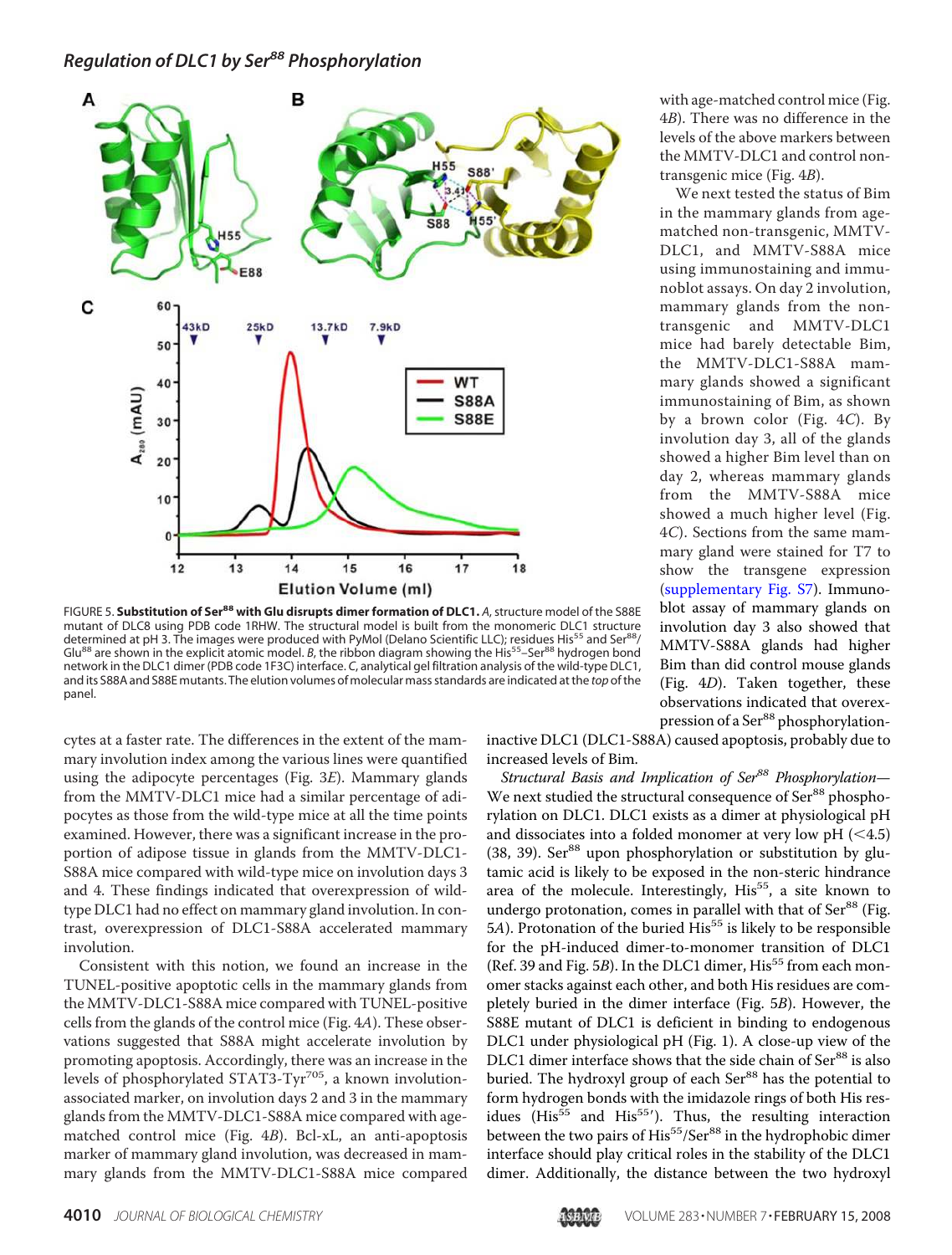

*Regulation of DLC1 by Ser<sup>88</sup> Phosphorylation*

of its being a dimer. In contrast, the DLC1-S88E mutant exhibited an elution profile consistent with being a pure monomer. The DLC1 S88A mutant was eluted with two peaks. The major peak was in the middle between the wild-type dimer and the S88E monomer, presumably due to intermediate exchange between dimer and monomer conformations of the mutant (Fig. 5C). This dynamic exchange is supported by the NMR spectrum of the S88A mutant shown in Fig. 6D (see below). The minor peak eluted at a molecular mass larger than the dimer peak of the wild-type protein, and this peak likely represents the higher order aggregation of the mutant.

To obtain definitive conformational status of the mutants, we resorted to NMR spectroscopic studies, as the  ${}^{1}$ H- ${}^{15}$ N HSQC spectrum is a very reliable indicator for monitoring dimer-to- monomer transition of DLC1 (38). The wildtype DLC1 adopts a stable dimer at pH 6.0, and the HSQC spectrum of the protein serves as the reference for the dimer conformation (Fig. 6A). When the pH of the wild-type protein is decreased to 3.0, the protein dissociates to a folded monomer, as expected from the previous studies (38). The HSQC spectrum of the wild-type DLC1 at pH 3.0 was used as the reference spectrum of the monomeric form of protein (Fig. 6B). The most characteristic changes in the HSQC spectra of DLC1 accompanying the dimer-tomonomer transition were large shifts of peaks connecting  $\beta$ 1- and  $\beta$ 2-strands (residues 59–63, high-

**Bim.** The figure shows the <sup>1</sup>H-15N HSQC spectra of the wild-type DLC1 at pH 6.0 (*A*), WT DLC1 at pH 3.0 (*B*), the S88E mutant of DLC8 at pH 6.0 (*C*), and the S88A mutant at pH 6.0 (*D*). For clarity, only selected peaks are labeled with their assignment. The residues marked with *open ovals*in *A* are characteristic for the dimer conformation, and these peaks completely disappeared in the monomer forms of DLC1 in *panels B* and *C*. *E*, fluorescence polarization titration curves measuring the binding of the wild-type, S88A, and S88E forms of DLC1 with the Bim peptide.

FIGURE 6. **The S88E mutant of DLC1 forms a stable monomer and is not capable of binding to its target**

groups of  $Ser^{88}$  in the DLC1 dimer is 3.41 Å, a distance much too small to accommodate two bulky phosphate groups.

The above structural considerations in the context of our biologic data allowed us to predict that phosphorylation of Ser<sup>88</sup> in DLC1 will have a major effect on the packing and may potentially lead to the complete dissociation of the DLC1 dimer. To experimentally test this hypothesis, we pursued several approaches. First, we analyzed the molecular masses of the wild-type DLC1 and its S88E and S88A mutants using analytical gel filtration chromatography. The Ser $^{88}$  to Glu mutation mimicked Ser<sup>88</sup> phosphorylation. The Ser<sup>88</sup> to Ala substitution mimicked the non-phosphorylatable form of DLC1. As expected, the wild-type DLC1 was eluted at a volume suggestive

lighted with open ovals in Fig. 6A), as this region undergoes dramatic conformational changes upon dimer dissociation (38). The well dispersed HSQC spectrum of the S88E mutant of DLC1 at pH 6.0 indicated the mutant protein is folded, and the spectrum of the protein resembled that of the monomeric, wild-type protein at pH 3.0. For example, the two characteristic peaks,  $\text{Gly}^{59}$  and  $\text{Gly}^{63}$ , both critical for the formation of the DLC1 dimer, shifted to the positions corresponding to the monomer conformation of the protein (Fig. 6, B and C). The HSQC spectrum of S88A was severely broadened (Fig. 6D), and this is consistent with the observation in the gel filtration chromatography that the protein is probably undergoing conformational exchange between monomer and dimer. Finally, we com-

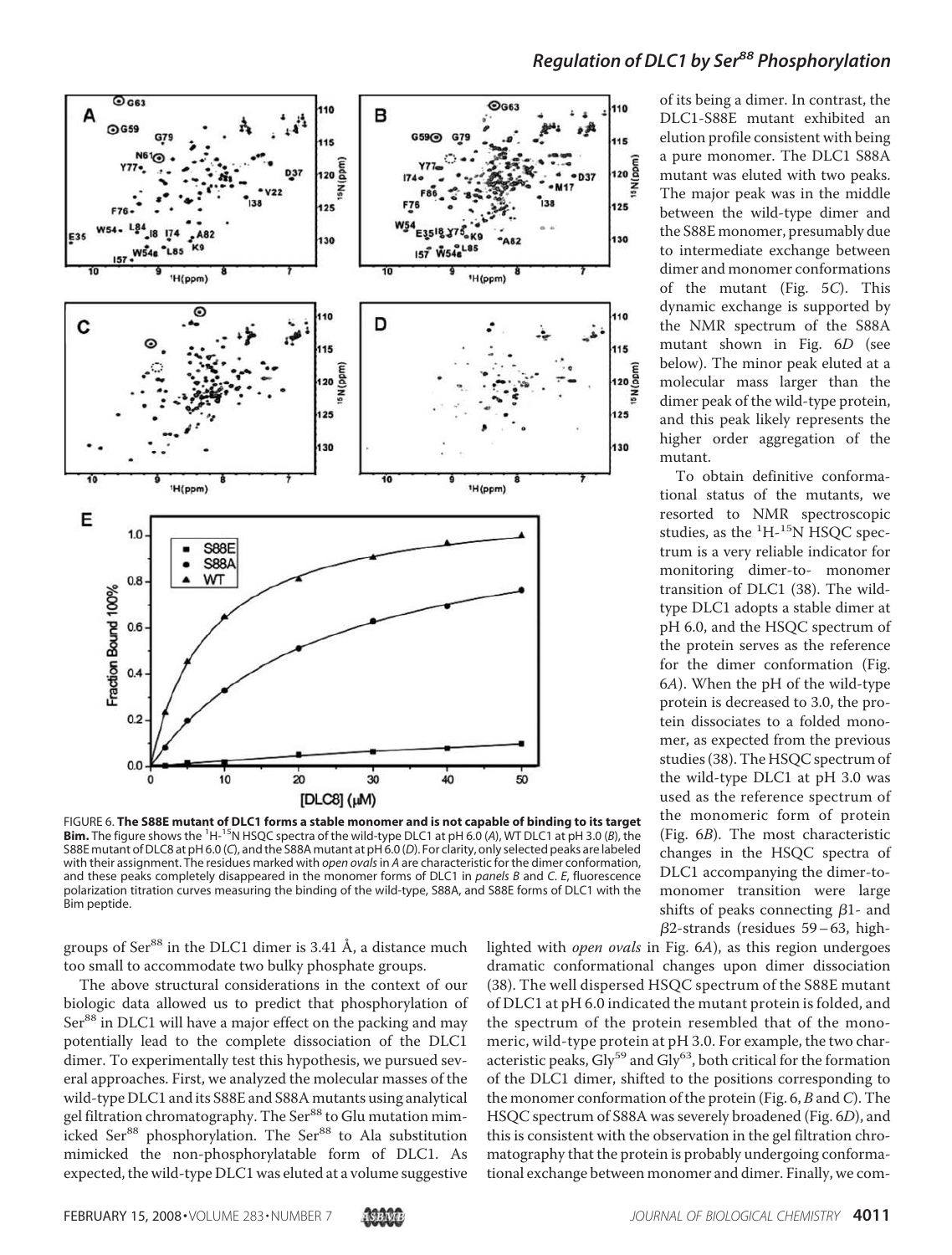pared the binding properties of the wild-type DLC1 and its mutants with a peptide encompassing the DLC1-binding domain of Bim by fluorescence spectroscopy. The wild-type DLC1 bound robustly to the Bim peptide, with a dissociation constant of 1.28  $\pm$  0.05  $\mu$ M. Substitution of Ser<sup>88</sup> with Glu essentially disrupted the Bim peptide binding of DLC1, as the S88E DLC1 mutant had no detectable binding to the peptide (Fig. 6E). This finding is consistent with our earlier observation that formation of DLC1 dimer is obligatory for its target binding (38). Substitution of Ser<sup>88</sup> with Ala led to a slight decrease of DLC1 in binding to the Bim peptide ( $K_d \sim 2.29 \pm 0.10 \,\mu$ M). This quantitative Bim peptide binding data of S88A DLC1 explains why the introduction of this non-phosphorylatable mutant DLC1 into cells would result in constitutive sequestration of Bim. Taken together, our data from the gel filtration chromatography, NMR spectroscopy, and fluorescence spectroscopy studies indicated that substitution of Ser<sup>88</sup> with phosphorylation-mimicking Glu leads to the dissociation of DLC1 from a stable dimer to a folded monomer, thereby releasing its substrate Bim from DLC1.

DLC1 has a diverse array of binding partners. The monomer form of DLC1 is incapable of binding to target proteins, and dimerization might strengthen the DLC1 interaction with its partner (26, 32, 38). Therefore, it has been suggested that the monomer-dimer equilibrium could play a regulatory role in the function of DLC1 (33). Previous in vitro studies using recombinant glutathione S-transferase proteins in vitro have shown that phosphorylated or S88E DLC1 did not interact with the Bim cargo, whereas the S88A mutant of DLC1 has no effect on its binding to Bim (34). However, in our current in vivo cellular study, we repeatedly observed that Bim-L binding to S88A DLC1 was reduced, although phosphorylated or S88E DLC1 did not dimerize with DLC1 or interact with the Bim-L. This discrepancy between results could be due to the use of two different models (in vitro and in vivo) to study DLC1/Bim-L binding in two different studies. In any case, because physiologically in vivo results represent a physiologic relevant situation, we believe that phosphorylation on serine 88 plays an important role in controlling the functions of DLC1, through interaction with its substrates. In this regard, it is interesting to note that a recent study by Mohan et al. (40) has shown that conformational dynamics can regulate target binding by the DLC8 dimer.

Conclusion—In conclusion, we discovered for the first time that serine 88 phosphorylation on DLC1 acts as a molecular switch that controls the DLC1 dimer-monomer transition, thereby modulating its interaction with substrates and consequently regulating the functions of DLC1. This conclusion is evidenced by the decreased ability of transiently transfected DLC1-S88E to interact with the endogenous DLC1 and to dimerize in immunoprecipitation assays. This was further supported by phosphorylation-mimicking mutation leading to dissociation of the DLC1 dimer to a pure folded monomer in gel filtration chromatography and NMR studies. Furthermore, our study indicated the functional consequence of the above regulatory mechanism using cellular and mouse mammary gland models. Together, our results provide a molecular mechanism

for the role of DLC1 Ser<sup>88</sup> phosphorylation in conferring a survival advantage by modulating the levels of DLC1-Bim (supplementary Fig. S8).

Acknowledgments—We thank Amjad H. Talukder for assistance in transgenic mice generation, Rozita Bagheri-Yarmand for help in the early phase of this work, and Rajesh Singh for assisting in the in silico analysis with the protein group.

### **REFERENCES**

- 1. Oiwa, K., and Sakakibara, H. (2005) Curr. Opin. Cell Biol. **17,** 98–103
- 2. Vallee, R. B., and Sheetz, M. P. (1996) Science **271,** 1539–1544
- 3. Hirokawa, N., Noda, Y., and Okada, Y. (1998) Curr. Opin. Cell Biol. **10,** 60–73
- 4. Vale, R. D. (2003) Cell **112,** 467–480
- 5. Piperno, G., and Luck, D. J. (1979) J. Biol. Chem. **254,** 3084–3090
- 6. King, S. M., and Patel-King, R. S. (1995) J. Biol. Chem. **270,** 11445–11452
- 7. Jaffrey, S. R., and Snyder, S. H. (1996) Science **274,** 774–777
- 8. Crepieux, P., Kwon, H., Leclerc, N., Spencer, W., Richard, S., Lin, R., and Hiscott, J. (1997) Mol. Cell. Biol. **17,** 7375–7385
- 9. Lo, K. W., Kan, H. M., Chan, L. N., Xu, W. G., Wang, K. P., Wu, Z., Sheng, M., and Zhang, M. (2005) J. Biol. Chem. **280,** 8172–8179
- 10. Naisbitt, S., Valtschanoff, J., Allison, D. W., Sala, C., Kim, E., Craig, A. M., Weinberg, R. J., and Sheng, M. (2000) J. Neurosci. **20,** 4524–4534
- 11. Fuhrmann, J. C., Kins, S., Rostaing, P., El Far, O., Kirsch, J., Sheng, M., Triller, A., Betz, H., and Kneussel, M. (2002) J. Neurosci. **22,** 5393–5402
- 12. Puthalakath, H., Huang, D. C., O'Reilly, L. A., King, S. M., and Strasser, A. (1999) Mol. Cell **3,** 287–296
- 13. Schnorrer, F., Bohmann, K., and Nusslein-Volhard, C. (2000) Nat. Cell Biol. **2,** 185–190
- 14. Rayala, S. K., den Hollander, P., Balasenthil, S., Yang, Z., Broaddus, R. R., and Kumar, R. (2005) EMBO Rep. **6,** 538–544
- 15. Rayala, S. K., den Hollander, P., Manavathi, B., Talukder, A. H., Song, C., Peng, S., Barnekow, A., Kremerskothen, J., and Kumar, R. (2006) J. Biol. Chem. **281,** 19092–19099
- 16. Hollander, P., and Kumar, R. (2006) Cancer Res. **66,** 5941–5949
- 17. Jacob, Y., Badrane, H., Ceccaldi, P. E., and Tordo, N. (2000) J. Virol. **74,** 10217–10222
- 18. Raux, H., Flamand, A., and Blondel, D. (2000) J. Virol. **74,** 10212–10216
- 19. Epstein, E., Sela-Brown, A., Ringel, I., Kilav, R., King, S. M., Benashski, S. E., Yisraeli, J. K., Silver, J., and Naveh-Many, T. (2000) J. Clin. Investig. **105,** 505–512
- 20. Lo, K. W., Naisbitt, S., Fan, J. S., Sheng, M., and Zhang, M. (2001) J. Biol. Chem. **276,** 14059–14066
- 21. Navarro-Lerida, I., Martinez, M. M., Roncal, F., Gavilanes, F., Albar, J. P., and Rodriguez-Crespo, I. (2004) Proteomics **4,** 339–346
- 22. Beckwith, S. M., Roghi, C. H., Liu, B., and Ronald, M. N. (1998) J. Cell Biol. **143,** 1239–1247
- 23. Dick, T., Ray, K., Salz, H. K., and Chia, W. (1996) Mol. Cell. Biol. **16,** 1966–1977
- 24. Phillis, R., Statton, D., Caruccio, P., and Murphey, R. K. (1996) Development **122,** 2955–2963
- 25. Chang, Y. W., Jakobi, R., McGinty, A., Foschi, M., Dunn, M. J., and Sorokin, A. (2000) Mol. Cell. Biol. **20,** 8571–8579
- 26. Fan, J., Zhang, Q., Tochio, H., Li, M., and Zhang, M. (2001) J. Mol. Biol. **306,** 97–108
- 27. King, S. M., Barbarese, E., Dillman, J. F., III, Patel-King, R. S., Carson, J. H., and Pfister, K. K. (1996) J. Biol. Chem. **271,** 19358–19366
- 28. Nyarko, A., Hare, M., Hays, T. S., and Barbar, E. (2004) Biochemistry **43,** 15595–15603
- 29. Wang, L., Hare, M., Hays, T. S., and Barbar, E. (2004) Biochemistry **43,** 4611–4620
- 30. Rodriguez-Crespo, I., Yelamos, B., Roncal, F., Albar, J. P., Ortiz de Montellano, P. R., and Gavilanes, F. (2001) FEBS Lett. **503,** 135–141
- 31. Benashski, S. E., Harrison, A., Patel-King, R. S., and King, S. M. (1997) J. Biol. Chem. **272,** 20929–20935